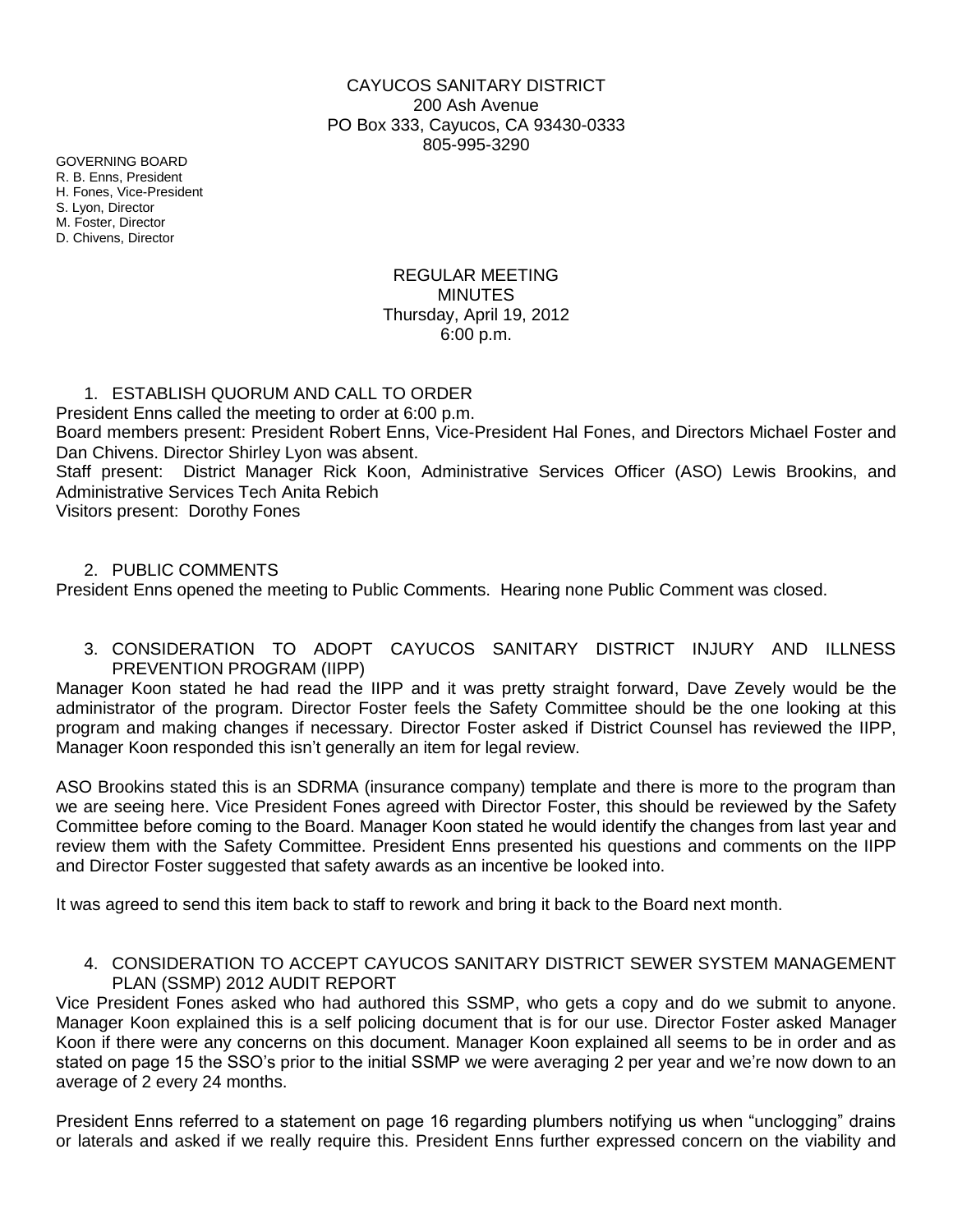wording of Goal #4 on page 7 and the Improvements section of this goal on page 8, he says is unclear on actual I&I proof.

**MOTION:** 1st by Foster, 2nd by Fones to accept the Cayucos Sanitary District SSMP 2012 Audit Report. VOTE: 4-0

#### 5. CONSIDERATION TO APPROVE  $1^\text{ST}$  and  $2^\text{ND}$  QUARTER FY 11-12 INVOICES FOR OPERATIONS AND MAINTENANCE OF THE MORRO BAY-CAYUCOS WASTEWATER TREATMENT PLANT

ASO Brookins explained a retirement incentive in the amount of \$10,000.00 was inadvertently included in this invoice and would be reversed next billing. ASO Brookins went on to explain that the Outside Structural Repair Acct #6602 was over budget due to flood wall structures that were required.

**MOTION:** 1st by Foster, 2nd by Chivens to approve payment to Morro Bay for the 1st & 2nd Qtr FY 2011-12 WWTP O&M invoices. VOTE: 4-0

6. CONSIDERATION TO APPROVE 1<sup>ST</sup> AND 2<sup>ND</sup> QUARTER FY 11-12 INVOICES FOR THE MORRO BAY-CAYUCOS WASTEWATER TREATMENT PLANT UPGRADE PROJECT.

ASO Brookins presented his report and stated his vision going forward was to get the updates on a monthly basis. He stated this would help him keep a better handle on the major contracts.

**MOTION:** 1st by Foster, 2nd by Fones to approve payment to Morro Bay for the 1st & 2nd Qtr FY 2011-12 WWTP Upgrade invoices. VOTE: 4-0

7. CONSIDERATION TO APPROVE AN AMMENDMENT TO THE INSURANCE SECTION OF DISTRICT PERSONNEL POLICIES AND PROCEDURES

ASO Brookins presented a redline version of the insurance section. He stated the previous version contradicted the intention, which was to only offer benefits to those employees that work thirty (30) hours or more per week.This redline version cleaned up the language and intention and had been reviewed by District Counsel.

**MOTION**: 1st by Fones, 2nd by Chivens to approve the ammended Insurance Section of the District Personnel Policies and Procedures. VOTE: 4-0

# 8. STAFF COMMUNICATIONS AND INFORMATION ITEMS (NO ACTION REQUIRED):

A. District Manager's Report – March 2012

Manager Callahan's written report was received and read by Manager Koon. Vice President Fones asked what is the chemical Can-17, Manager Koon will obtain the MSDS for the product. Manager Koon was asked for his input on the report and stated his concern on video inspection reports (VIR) and identification of problems. He is concerned this could cause problems and possible legal issues when done at the O&M level. He suggested any VIR's identifying needed repairs be detailed on the Manager's Report and brought before the Board and District Engineer if necessary. Manager Koon asked if problems are identified and the customer refuses to fix them, what recourse do we have? Director Foster voiced concern that our mains are old but yet we want the customer to repair their laterals. Enns stated this item isn't on the agenda and if we continue he will have to leave the room to prevent a conflict of interest.

## B. Administrative Services Officer's Report – March 2012

ASO Brookins written report was received. He reported Danielle Crawford AST-Billing is onboard and we welcome her to the team. President Enns asked if they would get to meet Mike Merrill the new O&M crewmember, ASO Brookins said Mike had a schedule conflict but he would inquire for next month.

President Enns asked about Item 8.C.4 and modifying the Capital Improvements. Manager Koon stated he and Tennent will work on this.